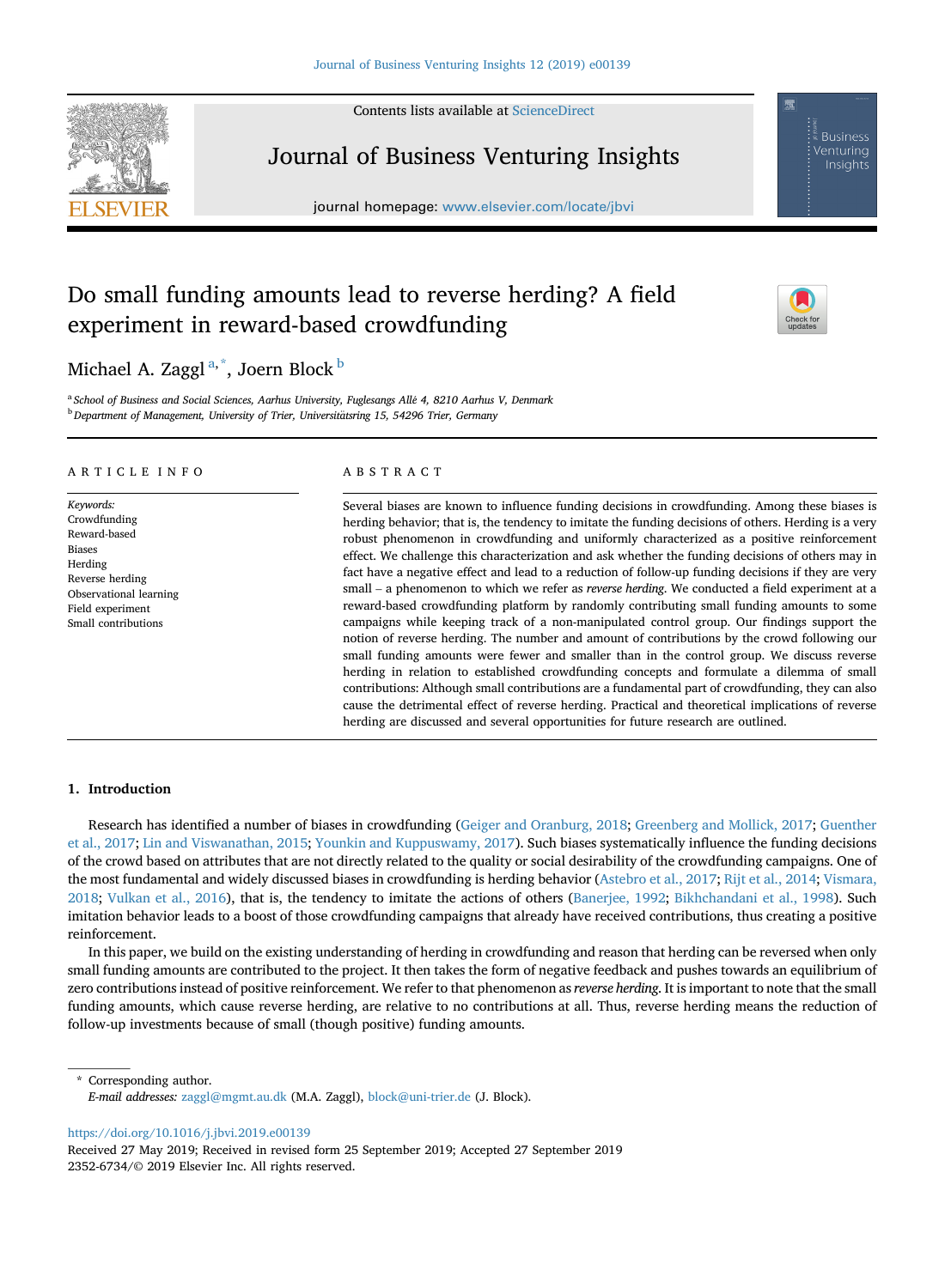There is a rationale for reverse herding: small funding amounts might represent uncertainty and hesitation of the funder. Uncertainty is more salient in small funding amounts than it is in the absence of funding. Thus, it is not just the act of funding in itself that creates the signal, but its size might constitute a critical moderating factor, leading to a positive herding effect only if it is reasonably high. If too small, a reverse herding effect might be the consequence.

Reverse herding represents a serious challenge for crowdfunding practice because small funding amounts are not only the cause of reverse herding, they are also key to the fundamental idea of crowdfunding. This idea is the collection of small contributions from many people and the accumulation of these contributions in order to fund entire projects ([Colombo et al., 2014](#page-5-0); [Gierczak et al., 2016](#page-6-0); [Mollick,](#page-6-0) [2014\)](#page-6-0). Thus, when considering reverse herding, small contributions represent a dilemma. On the one hand, they are desirable because they increase campaign support, while on the other hand, they reduce future contributions.

We test reverse herding in a randomized field experiment on a leading reward-based crowdfunding platform. Consistent with our notion of reverse herding, the results of the experiment show a strong negative effect of contributing small amounts relative to a control group to which nothing has been contributed.

Our paper contributes to the growing literature on funding behavior in crowdfunding (e.g., [Agrawal et al., 2015;](#page-5-0) [Astebro et al., 2017](#page-5-0); [Block et al., 2018](#page-5-0); [Bretschneider and Leimeister, 2017;](#page-5-0) [Moysidou, 2017](#page-6-0); [Vismara, 2018;](#page-6-0) [Vulkan et al., 2016](#page-6-0)). We introduce reverse herding as a new aspect of herding relevant in crowdfunding. More broadly and beyond crowdfunding, we also contribute to the literature on herding [\(Banerjee, 1992](#page-5-0); [Bikhchandani et al., 1998](#page-5-0); [Cai et al., 2009\)](#page-5-0). So far, this literature has not taken into account that the size or strength of a trigger for herding can qualitatively change the signal, thus leading to a negative effect.

In the remainder of this paper, we next briefly categorize different types of crowdfunding. Then, we discuss herding behavior and reverse herding. Thereafter, we describe our empirical method and the results. Finally, we discuss the findings and their implications for theory and practice, state limitations, motivate future research, and conclude the paper.

## 2. Background

## 2.1. Forms of crowdfunding

Although the label "crowdfunding", which denotes the source of funding (i.e., the crowd), is a commonality across different campaigns and platforms, the purposes for gathering financial resources and the motivations for contributing funds can vary considerably. Thus, it is useful to conceptually distinguish different types of crowdfunding campaigns. The crowdfunding literature, while capturing perspectives of entrepreneurship, information systems, and law ([Bradford, 2012](#page-5-0); [Gierczak et al., 2016;](#page-6-0) [Haas et al., 2014](#page-6-0); [Mollick, 2014](#page-6-0)) differentiates the following types: (1) patronage or donation-based crowdfunding, which represents funding in form of donations without any material returns for funders who are only motivated by altruistic reasons ([Allison et al., 2013](#page-5-0); [Burtch et al., 2013\)](#page-5-0); (2) crowd lending (or lending-based crowdfunding), which contains the expectation of monetary compensation for the funder, usually in the form of interest for providing a loan [\(Butler et al., 2017](#page-5-0); [Zhang and Liu, 2012\)](#page-6-0); (3) equity-based crowdfunding, in which the funder gets ownership rights on a business [\(Guenther et al., 2017;](#page-6-0) [Vulkan et al., 2016](#page-6-0)); and (4) reward-based crowdfunding, which contains material and non-material rewards often directly related to the funded project, such as a specimen of the product or pre-purchase rights, or honorable mentioning in some way (e.g., if the product is a movie) [\(Colombo et al., 2014](#page-5-0); [Greenberg and Mollick, 2017](#page-6-0)). Though many crowdfunding platforms are specialized in one of these types ([Haas et al., 2014](#page-6-0)), it is often not possible to unambiguously categorize the crowdfunding campaigns on a given platform. For example, funders in crowd-lending can be incentivized by monetary concern and altruistic motivations ([Allison et al., 2015](#page-5-0)).

The different forms of crowdfunding represent an epistemological obstacle. Motivations and behaviors of funders and project owners and the dynamics in crowdfunding campaigns are very likely subject to these differences, making generalizations difficult. Empirical comparisons indeed show tremendous differences between crowdfunding forms ([Dushnitsky and Fitza, 2018](#page-5-0)). In this paper, we focus on reward-based crowdfunding.

## 2.2. Herding behavior

Herding takes place when the observed behavior of others is used to inform one's decision making through imitating this behavior. Herding can help to improve the decision of the imitating individual ([Anderson and Holt, 1997](#page-5-0); [Banerjee, 1992](#page-5-0)). The theoretical explanation for herding behavior is that the observed behavior reveals information that otherwise is not available to the decision-maker. Thus, uncertainty is reduced. Herding is considered to be rational when the observed behavior of others is used appropriately and improves decision making ([Banerjee, 1992](#page-5-0); [Bikhchandani et al., 1998](#page-5-0); [Henrich and Boyd, 1998](#page-6-0)). It can also be irrational, that is, when observed behavior reduces decision quality, for example when the information is overestimated or information cascades filter behaviors that lead to suboptimal decisions ([Simonsohn and Ariely, 2008\)](#page-6-0).

Herding has been empirically observed in many different social contexts, for example, menu choice in restaurants ([Cai et al., 2009](#page-5-0)), online product choice decisions [\(Huang and Chen, 2006](#page-6-0)), product configurations in mass customization ([Zaggl et al., 2019](#page-6-0)), online product rating [\(Wang et al., 2014](#page-6-0)), online auctions ([Simonsohn and Ariely, 2008](#page-6-0)), emotional states such as happiness [\(Fowler and](#page-5-0) [Christakis, 2008](#page-5-0)), health behavior such as obesity or smoking [\(Christakis and Fowler, 2007,](#page-5-0) [2012](#page-5-0)), and many more. Further, herding has received a particular interest in the context of financial investment decision making ([Froot et al., 1992](#page-5-0); [Hirshleifer et al., 1994](#page-6-0)) as well as in all of the four types of crowdfunding: donation-based crowdfunding ([Burtch et al., 2013](#page-5-0)), lending-based crowdfunding [\(Zhang and](#page-6-0) [Liu, 2012\)](#page-6-0), equity-based crowdfunding ([Astebro et al., 2017](#page-5-0); [Burtch, 2011;](#page-5-0) [Hornuf and Neuenkirch, 2017;](#page-6-0) [Vismara, 2018\)](#page-6-0), and reward-based crowdfunding [\(Colombo et al., 2014;](#page-5-0) [Rijt et al., 2014](#page-6-0)).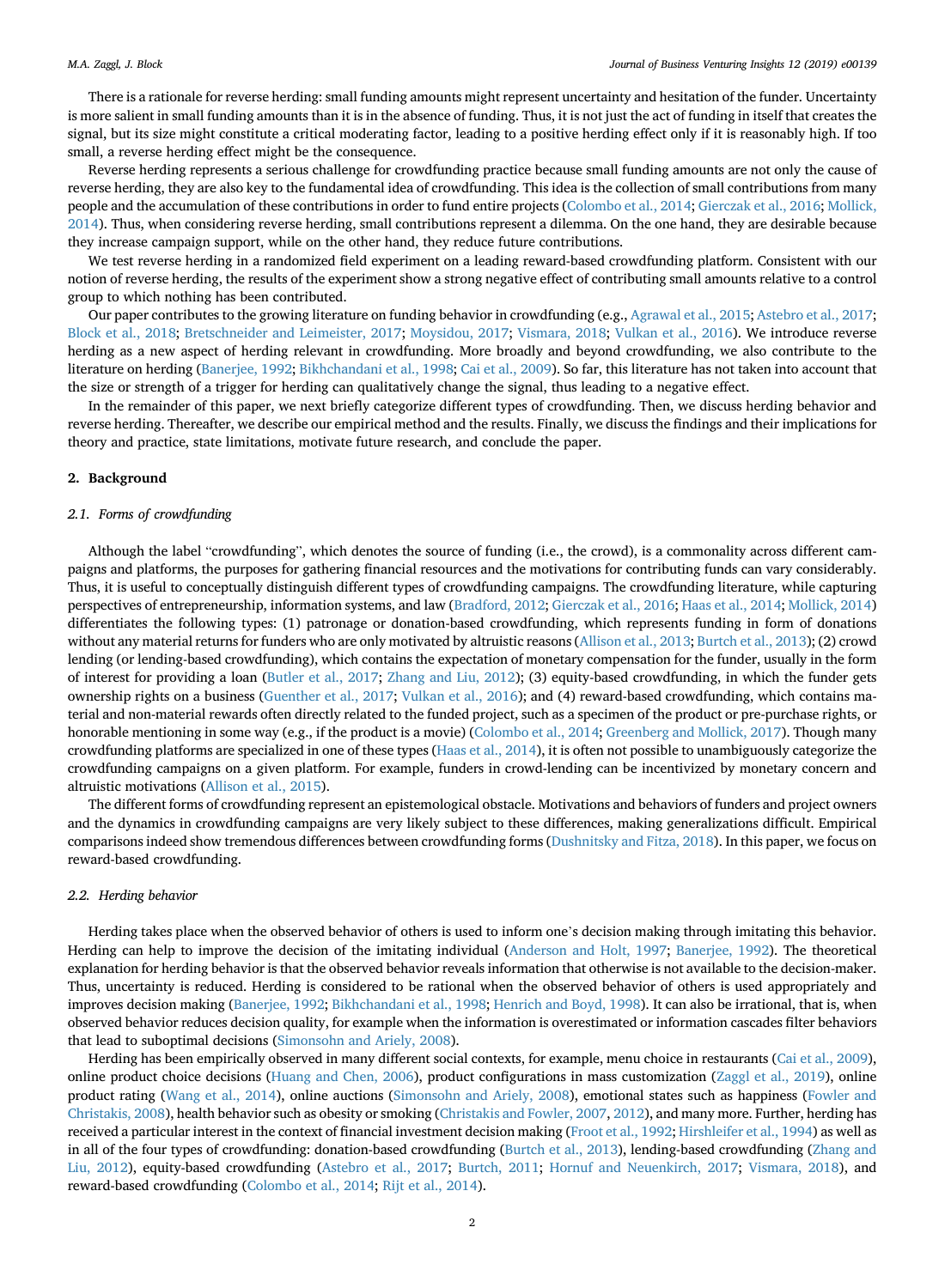## 2.3. Reverse herding

Herding in crowdfunding means that early contributions stimulate later contributions. It has been characterized in the literature as based on imitation ([Anderson and Holt, 1997;](#page-5-0) [Banerjee, 1992\)](#page-5-0) and, in the context of crowdfunding, as being uniformly positive [\(Astebro](#page-5-0) [et al., 2017](#page-5-0); [Colombo et al., 2014;](#page-5-0) [Rijt et al., 2014;](#page-6-0) [Vulkan et al., 2016\)](#page-6-0). For example, based on archival data on equity-based crowdfunding campaigns, [Astebro et al. \(2017\)](#page-5-0) suggest that the size of funding amounts is proportional to the size of earlier contributions. According to their regression estimates, doubling a particular funding amount increases the size of follow-up funding amounts by up to 20%. These findings imply an invariably positive relationship throughout the whole spectrum of possible funding amounts (i.e., any positive value). Thus, contributions regardless of their size should lead to additional investments. Similarly, [Rijt et al. \(2014\)](#page-6-0) argue that follow-up contributions are stimulated by "the mere presence of an initial donation." (p. 6935).

In contrast to this "success-breeds success" (or "the richer get richer") perspective ([Astebro et al., 2017;](#page-5-0) [Colombo et al., 2014](#page-5-0); [Rijt](#page-6-0) [et al., 2014;](#page-6-0) [Vulkan et al., 2016\)](#page-6-0), herding theory can be interpreted such that small contributions represent negative signals, even relative to zero contributions. They can be perceived as an indicator of the opposite attributes of what large or normal funding amounts signify, thus embodying uncertainty and doubt in the quality of a campaign. This negative perception prevails relative to zero contributions because zero contributions are not as salient as small contributions. Thus, though small contributions are larger, they may in fact provide a stronger negative signal.

Based on this reasoning we expect that small funding amounts – relative to no funding amounts at all – do not lead to small positive follow-up funding contributions, but instead have a negative effect on the number and size of follow-up contributions. We refer to this effect as reverse herding.

## 3. Data and method

Our empirical approach was motivated by the objective of deriving insights about the causality in the relationship between small funding amounts and follow-up funding. Therefore, we conducted a randomized field experiment at one of the largest reward-based crowdfunding platforms. Choosing this method allows us to control for endogeneity, which is inherent to (reverse) herding because of the dynamic feedback effects discussed earlier.

To create a homogenous sample, we defined several criteria for campaigns to be included. First, we limited the sample to the platform's campaign category "Tech and Innovation," with the other two categories defined by the crowdfunding platform ("Creative Works" and "Community Projects") excluded because of their predominantly artistic or social goals which often do not satisfy the definition of reward-based crowdfunding. Second, only projects with a funding goal of a maximum of 5,000 currency units were included. Third, a funding period of at least 25 days needed to be left. Fourth, the campaigns needed to provide a material reward (in contrast to a symbolic reward) for the funders either in the form of a physical product or a service from which non-funders are excluded. Thus, pure donation-based campaigns were not included in the sample. (Although the platform is usually considered as typical for reward-based crowdfunding ([Dushnitsky and Fitza, 2018\)](#page-5-0), campaigns without rewards can be hosted as well.) Fifth, campaigns needed to have at least a textual description. Sixth, most importantly, the campaign must not have received any funding at the point in time when we included them into the sample.

The data collection procedure took place over a period of seven weeks (between May 13th and July 1st, 2017). Each week at the same time (Saturday afternoon), a research assistant collected data from the platform. First, the research assistant checked for new campaigns fulfilling all of the six sampling criteria. Each new campaign was randomly allocated to either the treatment or the control group. The campaigns in the treatment group immediately received funding of one currency unit (i.e., one US Dollar, one Euro, one Canadian Dollar, one Australian Dollar, or one Pound Sterling depending on the currency defined by the campaign owner). Importantly, these contributions occurred before any other contribution in the project took place (sixth criterion). The campaigns in the control group were not manipulated. The adding of new projects to the sample ended on July 1st. Second, the research assistant logged the contributions received by the sampled campaigns (those included in the previous weeks). The logging of the contribution data was continued until August 5th, 2017 to complete the data from the latest included campaigns.

During the data collection procedure, we experienced a setback. The platform management noticed a pattern in our contribution behavior. The small amounts spread across many campaigns originating from a single account made them suspicious and they blocked our account on May 31st. Despite several requests, the account was not reactivated. We created multiple new accounts and continued to fund on June 17th. Thus, all projects that originated between June 3rd (the Saturday after the account had been blocked) and June 10th were allocated to the control group. On June 17th, we switched back to adding to the treatment and the control group using the new accounts.

Overall, the data collection led to a sample of 84 campaigns, 33 in the treatment group and 51 in the control group.

## 4. Results

## 4.1. Testing reverse herding

The data from the randomized experiment show strong differences between the treatment and the control group. We found significantly fewer contributions in the treatment group than in the control group (mean $_{\text{Treanment}} = 0.121$ , mean $_{\text{Control}} = 1.215$ , p < 0.01). In the treatment group, only 4 of 33 campaigns (12.1%) received any funding. By comparison, more campaigns in the control group received funding: 14 of 51 campaigns (27.5%).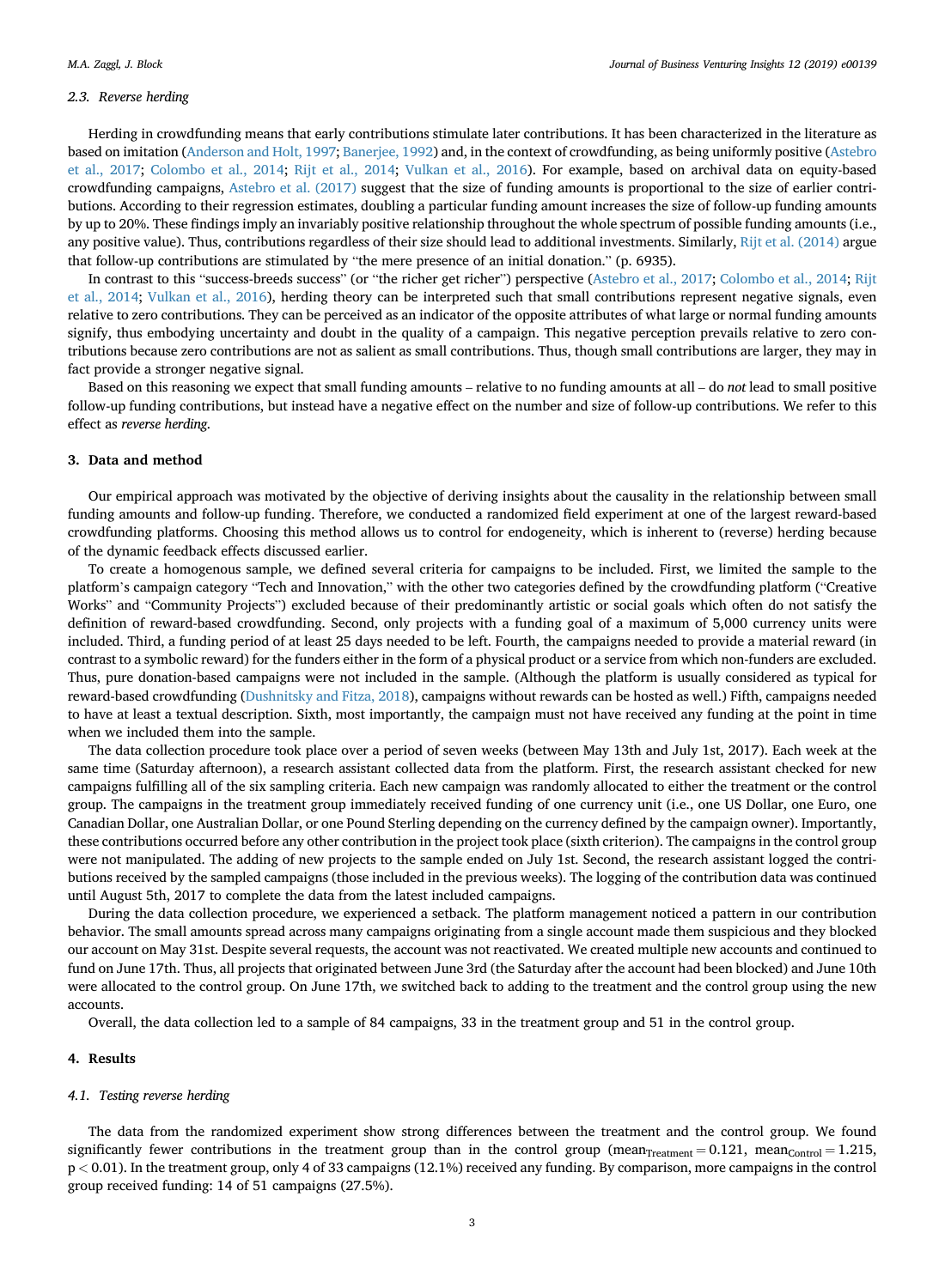The contributed sums were also smaller for the treatment group compared to the control group. To test this, we used a Wilcoxon signed-rank test for non-normally distributed data (mean<sub>Treatment</sub> = 3.54, mean<sub>Control</sub> = 82.86, p < 0.05). Considering only campaigns that received any contribution provides a similar picture (mean<sub>Treatment</sub> = 29.25, mean<sub>Control</sub> = 301.86, p < 0.05). Both of these results – fewer contributions and lower contributed sums – support the basic notion of reverse herding.

We further tested whether the treatment affects the size of the first funding by the crowd. Therefore, we considered only the amount of the first contribution by the crowd. Again, we found a statistically significant effect, though the difference between the treatment and the control group is much smaller compared to the test considering the sum of all contributed amounts (mean $_{Treatment} = 3.55$ , mean- $_{\rm Control} = 36.84, p < 0.05$ ).

Overall, our analysis shows that there is not only a statistically significant effect of reverse herding but also an economically significant effect. Differences in the effect sizes are considerably larger in all tests, differing by tenfold or more between treatment and control group.

## 4.2. Robustness tests

To ensure that our sampling strategy produced a random allocation between the treatment and the control group, we compared the distribution of several attributes of the campaigns between the two groups. In the case of random sampling, these attributes should be arbitrarily distributed between the groups. These attributes are (1) the funding period duration, (2) the product category (product is a tangible, material product or a service coded as 0 or 1), (3) the funding goal, (4) the implementation stage of the product (concept, prototype, production, or market-ready coded as 0 to 3), (5) and whether the funding goal was fixed of flexible (coded as 0 or 1). We did not find statistically significant differences between the groups in any of these attributes ( $p > 0.10$ ).<sup>1</sup>

We also conducted an OLS regression analysis of the logged investment sums predicted by the experimental group and the attributes as control variables (see [Table 1\)](#page-4-0), which shows that the negative effect by the treatment (treatment  $= 1$ , control  $= 0$ ) remains statistically significant ( $p < 0.05$ ) when the control variables are considered.

## 5. Discussion and conclusion

#### 5.1. Summary of findings

We asked the question of whether small funding amounts lead to a reverse herding effect in crowdfunding campaigns. In a randomized field experiment at one of the leading reward-based crowdfunding platforms, we found evidence for such an effect: initial small funding amounts – compared to no initial funding amounts at all – led to fewer and smaller follow-up contributions by the crowd.

## 5.2. Implication for theory

Our study contributes to the existing understanding of crowdfunding. The crowdfunding literature has considered herding behavior as a potential issue that might lead to suboptimal funding allocations in crowdfunding [\(Astebro et al., 2017;](#page-5-0) [Colombo et al., 2014](#page-5-0); [Rijt](#page-6-0) [et al., 2014\)](#page-6-0). However, herding has been characterized as imitation behavior, exerting an invariably positive self-reinforcing effect throughout the entire spectrum of possible funding amounts. By discovering reverse herding as a new facet of herding in crowdfunding, our study shows that this characterization is incomplete. Consequently, we can draw a more comprehensive and nuanced picture of herding and the dynamics of the contribution behavior in crowdsourcing.

The fact that the basic idea of crowdfunding inherently builds on the idea of small contributions makes reverse herding a highly relevant topic. Small contribution amounts are theoretically essential because the basic idea of crowdfunding is the collection of multiple small amounts [\(Colombo et al., 2014](#page-5-0); [Gierczak et al., 2016;](#page-6-0) [Mollick, 2014](#page-6-0)). However, the discouraging of follow-up contributions by reverse herding renders small contributions an issue. This creates a dilemma when it comes to small contribution amounts in crowdfunding. On the one hand, small contributions, in their sum, represent valuable contributions, on the other hand, they reduce the probability and size of follow-up contributions.

Next to contributing to the crowdfunding literature, our study also has implications for the broader literature on herding ([Banerjee,](#page-5-0) [1992;](#page-5-0) [Bikhchandani et al., 1998\)](#page-5-0), which has so far characterized herding as imitation, directed in the same direction as the observed behavior ([Baddeley, 2010](#page-5-0); [Bikhchandani et al., 1998\)](#page-5-0). Without contradicting the fundamental concept of observing others' decisions to inform one's own decision making, our study identifies a deviation from the notion that imitation is the mechanism to exploit the information contained in the behavior of others. Instead of imitation, we found diversion. The crowd observes the behavior of earlier funders, but instead of imitating this behavior, it shies away from campaigns that have received very small earlier contributions. Thus, we argue that reverse herding can be explained within the existing theory and that it should be seen as a specification or an extension of herding theory but not as an exception or a contradiction.

<sup>&</sup>lt;sup>1</sup> In detail, the results are (1) funding period duration:  $p = 0.620$ , (2) product category:  $p = 0.985$ , (3) funding goal size:  $p = 0.545$ , (4) implementation stage:  $p = 0.200$ , (5) funding goal (flexible or fixed):  $p = 1.00$ .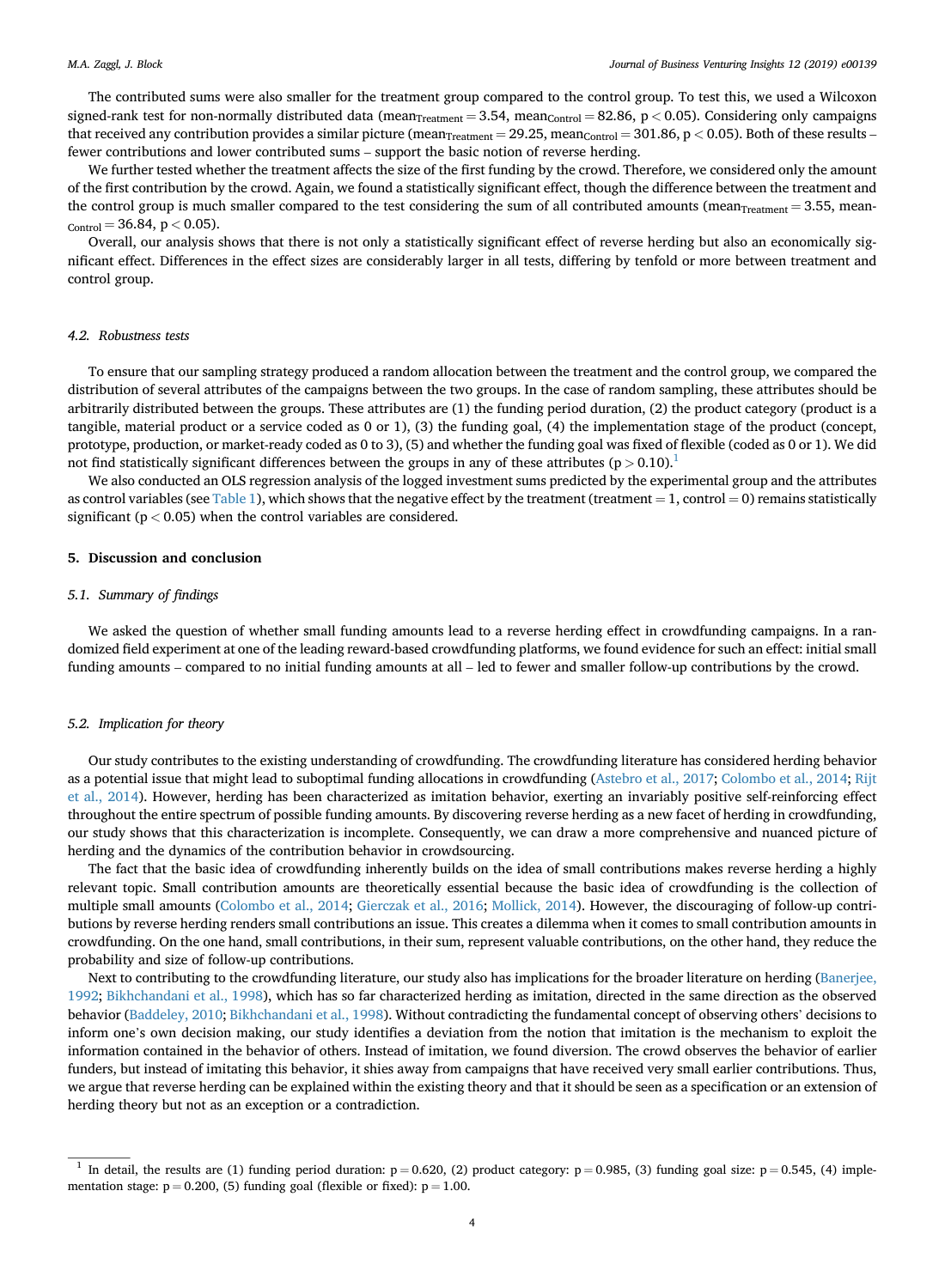#### <span id="page-4-0"></span>Table 1

Regression analysis predicting contributed sums (log).

|                                        | Dependent variable:       |
|----------------------------------------|---------------------------|
|                                        | Funded sum by crowd (log) |
| Treatment                              | $-0.845**$                |
|                                        | (0.417)                   |
| Funding period duration                | $0.053**$                 |
|                                        | (0.026)                   |
| Product category                       | 0.014                     |
|                                        | (0.501)                   |
| Funding goal                           | 0.00004                   |
|                                        | (0.0001)                  |
| Implementation stage                   | $-0.354$                  |
|                                        | (0.214)                   |
| Funding goal (flexible $= 1$ or fixed) | $-1.040**$                |
|                                        | (0.512)                   |
| Constant                               | 1.303                     |
|                                        | (1.132)                   |
| Observations                           | 84                        |
| $R^2$                                  | 0.167                     |
| Adjusted $R^2$                         | 0.102                     |
| Residual Std. Error                    | 1.841 $(df = 77)$         |
| F Statistic                            | $2.571**$ (df = 6; 77)    |

Note:\*p  $< 0.1$ ; \*\*p  $< 0.05$ .

## 5.3. Implication for practitioners

Practical implications concern designers of crowdfunding platforms and capital seekers. The size of the smallest possible funding amount that is allowed by the platform can have a crucial impact on the campaigns. Platform designers might consider informing campaign owners about the effect of reverse herding and then let them define the minimum contribution amount. It would also be possible to increase the minimum contribution amount for the entire platform. However, it is unclear if and to what degree this measure avoids reverse herding. Reverse herding might be triggered by the minimum possible contribution amount regardless of the absolute size of this amount.

Capital seekers also need to be aware of reverse herding. According to the dilemma of small contribution amounts, capital seekers should be aware of the downsides of requesting small amounts. Though small contributions add to the campaign goal, they can undermine the overall campaign success by reducing follow-up contributions. Thus, when setting up a campaign, capital seekers might be best advised not to suppress small contributions, but – importantly – neither should they actively ask for them. Calling many people and asking for small contributions can be detrimental to campaign success. Further, capital seekers are encouraged to see small contributions as negative feedback, which might lead them to improve the campaign or its presentation.

## 5.4. Limitations and future research directions

Our results are derived from a randomized field experiment on one of the leading reward-based crowdfunding platforms. We sampled based on the campaign category, set an upper limit on the funding amount, and ensured that only projects with a material reward were included. Although comparative analyses have shown that many empirical findings are specific to the particular crowdfunding platform and can even be inconsistent on the same platform across time ([Dushnitsky and Fitza, 2018\)](#page-5-0), we have no reason to think that our findings are not applicable to other reward-based crowdfunding projects on similar platforms (e.g., Kickstarter). Because our experiment was designed with a minimum intervention and conducted in the field, we are quite confident that process-specific elements are uncritical for generalizing our findings. However, leaving the context of reward-based crowdfunding might draw a different picture. While we would expect our results to also apply to equity-based crowdfunding, they might be irrelevant or even reversed in donation-based crowdfunding.

We could not exploit the data from our experiment to a fuller extent because of the small sample size. This leaves open questions such as what are the possible mediators and moderators of the relationship between small funding amounts and reduced follow-up contributions? The most natural candidate for being either a mediator or a moderator is the notion of family and friends ([Agrawal et al., 2015](#page-5-0); [Ordanini et al., 2011\)](#page-6-0). This notion has been developed in prior crowdfunding research and describes relatives and personal friends as contributors who have personal relationships with the campaign owner [\(Agrawal et al., 2015](#page-5-0)). Family and friends are a very likely source of small funding amounts. Specifically, family and friends have two characteristics making them relevant for reverse herding. First, family and friends often have distinct knowledge about the campaign and the founder that is not publicly available. They can estimate the credibility of the campaign owner and distinguish fraud campaigns from honest projects more easily. Their knowledge also places them in a position to be among the first to know about the existence of a campaign and thus to contribute very early, usually at the beginning of the funding period [\(Kuppuswamy and Bayus, 2015](#page-6-0), [2018;](#page-6-0) [Ordanini et al., 2011\)](#page-6-0). Thus, they are predestined to serve as leaders when it comes to herding. Second, family and friends are less motivated by material returns [\(Bretschneider and Leimeister,](#page-5-0) [2017\)](#page-5-0) but their motivations are affected by their personal relationships with the campaign owners. For example, they can demonstrate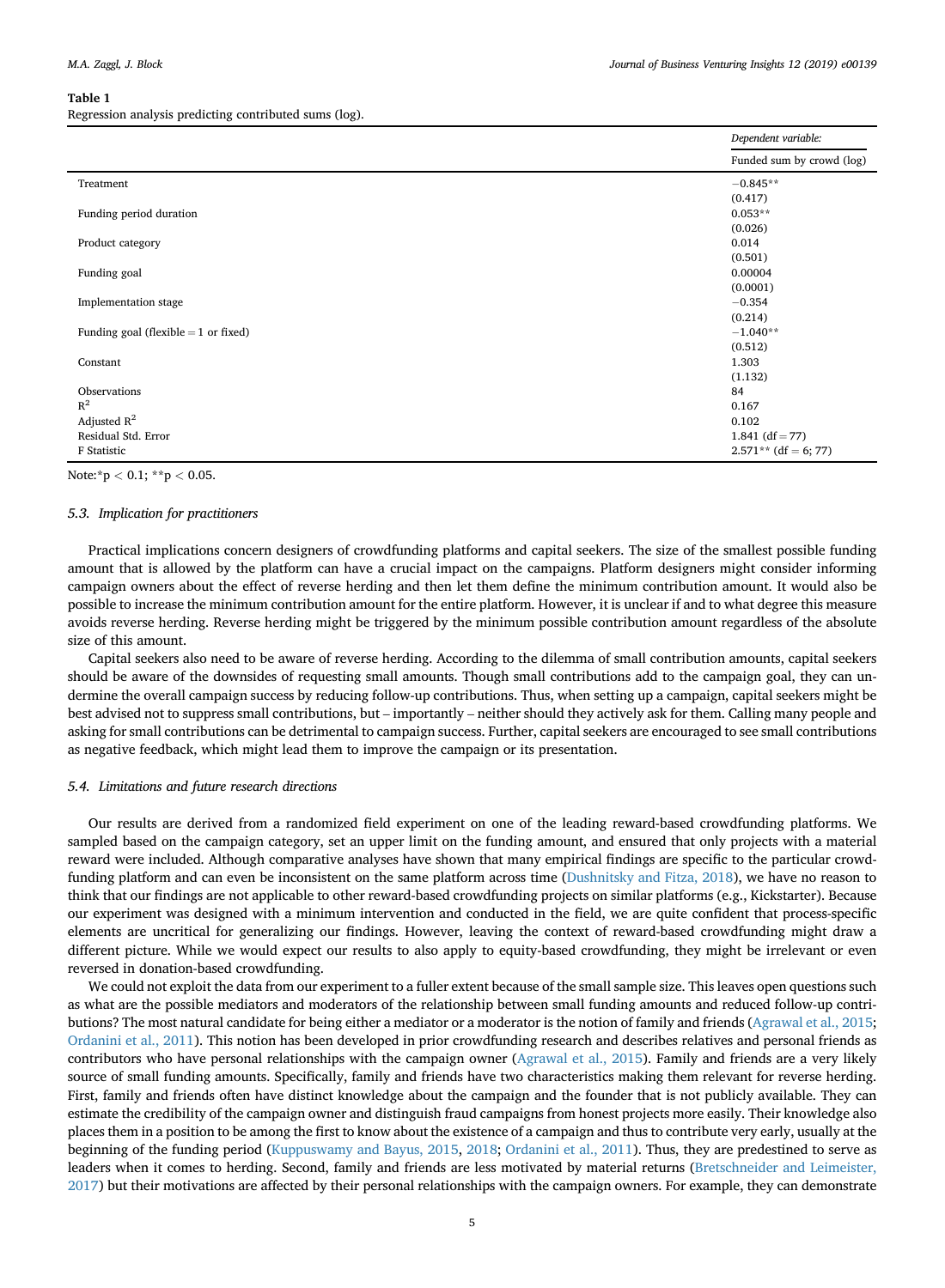<span id="page-5-0"></span>loyalty by contributing. When pairing the motivation of showing loyalty to the campaign owner with the possibility that they are not convinced about the quality of the campaign, it is very likely that they contribute despite the low quality, but their contributions are smaller than under normal campaign quality. Put simply, family and friends might feel impelled to show their loyalty to the campaign owner through contributing despite the low project quality.

Given the phenomenon of reverse herding, it might be necessary to reevaluate the role of family and friends. They should not only be seen as important campaign supporters (Agrawal et al., 2015), but also as a possible source for negative signals, which can reduce follow-up contributions. Contributions from family and friends might always be discounted as acts of loyalty instead of quality signals. We would like to stimulate future empirical research to test these arguments.

Future research should also test reverse herding in other forms of crowdfunding especially in equity-based crowdfunding. It could be that the effects are even stronger in that context. Reverse herding might not exist in donation-based crowdsourcing, especially when it comes to humanitarian campaigns. Here small amounts might not necessarily be interpreted as a negative signal but as an indicator of desperation and thus the importance of the campaign. Relatedly, the context of company-internal crowdfunding contests could be relevant for studying reverse herding. Here, prior research has identified herding as a driver of contribution decisions ([Schweisfurth](#page-6-0) [et al., 2017;](#page-6-0) [Zaggl et al., 2018\)](#page-6-0). Thus, it could be that reverse herding might also play a critical role in these contests.

Fundamentally, it is important to figure out where the exact thresholds for normal (positive) herding and reverse herding are. One can think of the contribution amount as being a continuous variable. At the higher end, it stimulates follow-up contribution decisions, at the lower end it dampens them, and in-between there might be a neutral part. Investigating the specific parts of that spectrum and especially the limits of positive and negative effects on the follow-up contributions is of high academic and practical interest. Therefore, future research could experiment with splitting funding amounts into many and fewer contributions, keeping the total funding amount of the manipulation constant, and comparing the impact on follow-up contributions.

## 5.5. Conclusion

We have shown that reverse herding takes place in reward-based crowdfunding: Small contributions to a crowdfunding campaign (relative to no contribution) lead to fewer and smaller follow-up contributions by the crowd. Reverse herding in crowdfunding establishes a dilemma: Small contributions are part of the basic idea of crowdfunding and desirable, but they may reduce follow-up contributions and thus endanger the overall success of a campaign.

## Funding

This work was supported by the DFG Sonderforschungsbereich 768.

#### Declaration of competing interest

The authors declare no conflict of interest.

# References

[Agrawal, A., Catalini, C., Goldfarb, A., 2015. Crowdfunding: geography, social networks, and the timing of investment decisions. J. Econ. Manag. Strategy 24, 253](http://refhub.elsevier.com/S2352-6734(19)30047-2/sref1)–[274.](http://refhub.elsevier.com/S2352-6734(19)30047-2/sref1) [Allison, T.H., Davis, B.C., Short, J.C., Webb, J.W., 2015. Crowdfunding in a prosocial microlending environment: examining the role of intrinsic versus extrinsic cues.](http://refhub.elsevier.com/S2352-6734(19)30047-2/sref2) [Entrep. Theory Pract. 39, 53](http://refhub.elsevier.com/S2352-6734(19)30047-2/sref2)–[73](http://refhub.elsevier.com/S2352-6734(19)30047-2/sref2).

[Allison, T.H., McKenny, A.F., Short, J.C., 2013. The effect of entrepreneurial rhetoric on microlending investment: an examination of the warm-glow effect. J. Bus.](http://refhub.elsevier.com/S2352-6734(19)30047-2/sref3) [Ventur. 28, 690](http://refhub.elsevier.com/S2352-6734(19)30047-2/sref3)–[707.](http://refhub.elsevier.com/S2352-6734(19)30047-2/sref3)

[Anderson, L.R., Holt, C.A., 1997. Information cascades in the laboratory. Am. Econ. Rev. 87, 847](http://refhub.elsevier.com/S2352-6734(19)30047-2/sref4)–[862](http://refhub.elsevier.com/S2352-6734(19)30047-2/sref4).

[Astebro, T., Sierra, M.F., Lovo, S., Vulkan, N., 2017. Herding in equity crowdfunding. SSRN Electr. J.](http://refhub.elsevier.com/S2352-6734(19)30047-2/sref5)

Baddeley, M., 2010. Herding, social infl[uence and economic decision-making: socio-psychological and neuroscienti](http://refhub.elsevier.com/S2352-6734(19)30047-2/sref6)fic analyses. Philos. Trans. R. Soc. Biol. Sci. 365, [281](http://refhub.elsevier.com/S2352-6734(19)30047-2/sref6)–[290.](http://refhub.elsevier.com/S2352-6734(19)30047-2/sref6)

[Banerjee, A.V., 1992. A simple model of herd behavior. Q. J. Econ. 107, 797](http://refhub.elsevier.com/S2352-6734(19)30047-2/sref7)–[817.](http://refhub.elsevier.com/S2352-6734(19)30047-2/sref7)

[Bikhchandani, S., Hirshleifer, D., Welch, I., 1998. Learning from the behavior of others: conformity, fads, and informational cascades. J. Econ. Perspect. 12, 151](http://refhub.elsevier.com/S2352-6734(19)30047-2/sref8)–[170.](http://refhub.elsevier.com/S2352-6734(19)30047-2/sref8) [Block, J., Hornuf, L., Moritz, A., 2018. Which updates during a crowdfunding campaign increase crowd participation? Small Bus. Econ. 50, 3](http://refhub.elsevier.com/S2352-6734(19)30047-2/sref9)–[27.](http://refhub.elsevier.com/S2352-6734(19)30047-2/sref9)

[Bradford, C.S., 2012. Crowdfunding and the federal securities laws. Columbia Bus. Law Rev. 2012, 1](http://refhub.elsevier.com/S2352-6734(19)30047-2/sref10)–[150](http://refhub.elsevier.com/S2352-6734(19)30047-2/sref10).

Bretschneider, U., Leimeister, J.M., 2017. Not just an ego-trip: exploring backers' [motivation for funding in incentive-based crowdfunding. J. Strateg. Inf. Syst. 26,](http://refhub.elsevier.com/S2352-6734(19)30047-2/sref11) [246](http://refhub.elsevier.com/S2352-6734(19)30047-2/sref11)–[260.](http://refhub.elsevier.com/S2352-6734(19)30047-2/sref11)

[Burtch, G., 2011. Herding behavior as a network externality. In: Thirty Second International Conference Information Systems \(Shanghai\)](http://refhub.elsevier.com/S2352-6734(19)30047-2/sref12).

[Burtch, G., Ghose, A., Wattal, S., 2013. An empirical examination of the antecedents and consequences of contribution patterns in crowd-funded markets. Inf. Syst. Res.](http://refhub.elsevier.com/S2352-6734(19)30047-2/sref13) [24, 499](http://refhub.elsevier.com/S2352-6734(19)30047-2/sref13)–[519.](http://refhub.elsevier.com/S2352-6734(19)30047-2/sref13)

[Butler, A.W., Cornaggia, J., Gurun, U.G., 2017. Do local capital market conditions affect consumers](http://refhub.elsevier.com/S2352-6734(19)30047-2/sref14)' borrowing decisions? Manag. Sci. 63, 4175–[4187.](http://refhub.elsevier.com/S2352-6734(19)30047-2/sref14)

[Cai, H., Chen, Y., Fang, H., 2009. Observational learning: evidence from a randomized natural](http://refhub.elsevier.com/S2352-6734(19)30047-2/sref15) field experiment. Am. Econ. Rev. 99, 864–[882](http://refhub.elsevier.com/S2352-6734(19)30047-2/sref15).

[Christakis, N.A., Fowler, J.H., 2007. The spread of obesity in a large social network over 32 years. N. Engl. J. Med. 357, 370](http://refhub.elsevier.com/S2352-6734(19)30047-2/sref16)–[379.](http://refhub.elsevier.com/S2352-6734(19)30047-2/sref16)

[Christakis, N.A., Fowler, J.H., 2012. Social contagion theory: examining dynamic social networks and human behavior. Stat. Med. 32, 556](http://refhub.elsevier.com/S2352-6734(19)30047-2/sref17)–[577.](http://refhub.elsevier.com/S2352-6734(19)30047-2/sref17)

[Colombo, M.G., Franzoni, C., Rossi-Lamastra, C., 2014. Internal social capital and the attraction of early contributions in crowdfunding. Entrep.](http://refhub.elsevier.com/S2352-6734(19)30047-2/sref18) Theory Pract. 39, [75](http://refhub.elsevier.com/S2352-6734(19)30047-2/sref18)–[100](http://refhub.elsevier.com/S2352-6734(19)30047-2/sref18).

[Dushnitsky, G., Fitza, M.A., 2018. Are we missing the platforms for the crowd? Comparing investment drivers across multiple crowdfunding platforms. J. Bus. Ventur.](http://refhub.elsevier.com/S2352-6734(19)30047-2/sref19) [Insights 10, e00100.](http://refhub.elsevier.com/S2352-6734(19)30047-2/sref19)

[Fowler, J.H., Christakis, N.A., 2008. Dynamic spread of happiness in a large social network: longitudinal analysis over 20 Years in the framingham heart study. BMJ](http://refhub.elsevier.com/S2352-6734(19)30047-2/sref20) [337 a2338](http://refhub.elsevier.com/S2352-6734(19)30047-2/sref20)–[a2338](http://refhub.elsevier.com/S2352-6734(19)30047-2/sref20).

[Froot, K.A., Scharfstein, D.S., Stein, J.C., 1992. Herd on the street: informational inef](http://refhub.elsevier.com/S2352-6734(19)30047-2/sref21)ficiencies in a market with short-term speculation. J. Financ. 47, 1461–[1484](http://refhub.elsevier.com/S2352-6734(19)30047-2/sref21). [Geiger, M., Oranburg, S.C., 2018. Female entrepreneurs and equity crowdfunding in the US: receiving less when asking for more. J. Bus. Ventur. Insights 10, e00099.](http://refhub.elsevier.com/S2352-6734(19)30047-2/sref22)